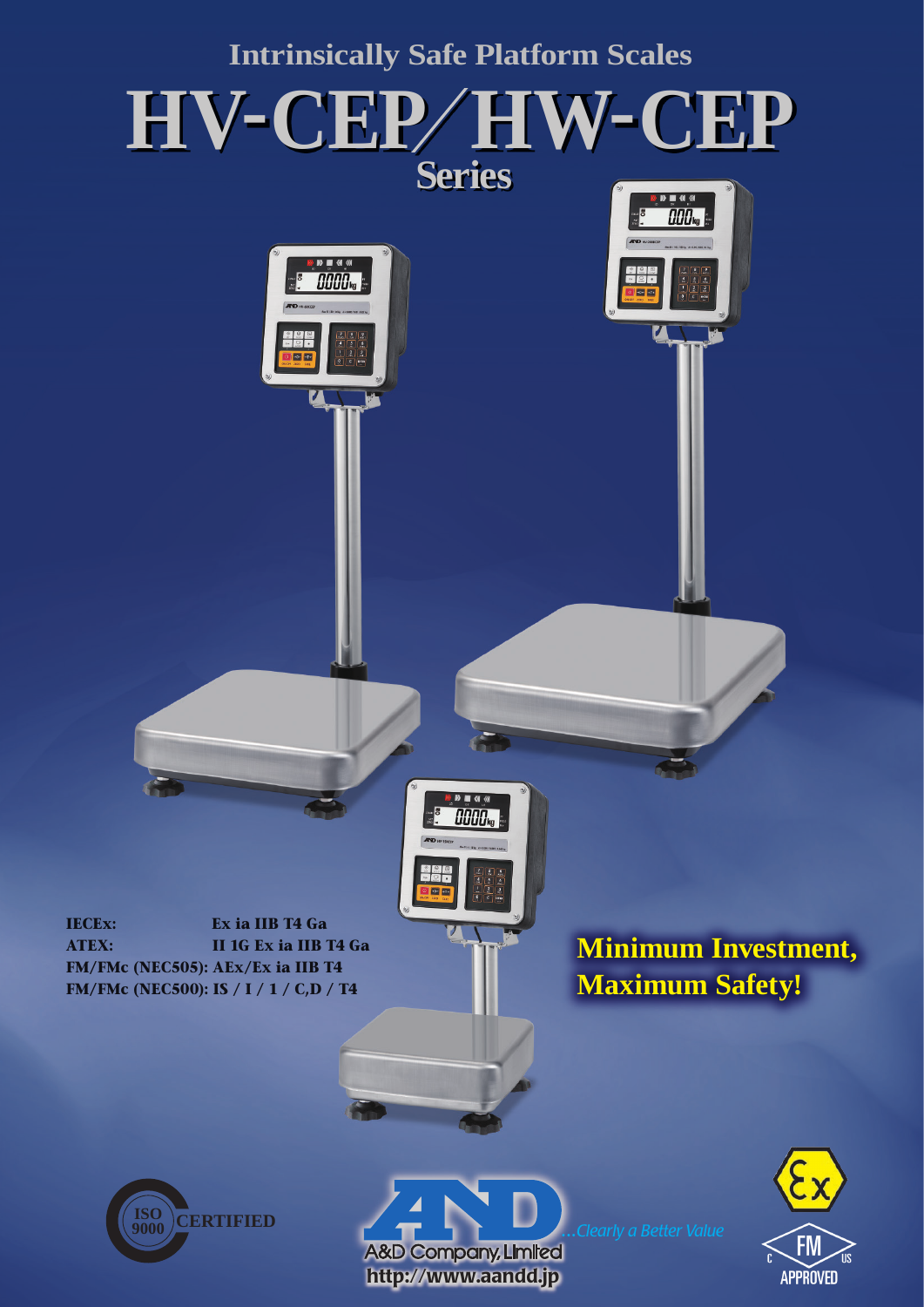# **Danger Comes When You Least Expect It Danger Comes When You Least Expect It**

Boom! Sparks in potentially explosive atmospheres (like those that arise where petrol and other flammable chemicals are processed) can turn a plant floor into a raging inferno in an instant. If you perform weighing in these types of environments, your equipment must have the proper features to prevent explosions and loss of life.

The HV-CEP/HW-CEP series of internationally certified (i.e. IECEx, ATEX and FM/FMc), intrinsically safe\*1 platform scales will always keep you and your colleagues safe from the risk of these tragedies!

\*1 Limits the energy available to a level insufficient to cause sparks or heat that can ignite flammable gases or vapors

## Areas in which the HV-CEP/HW-CEP series is safe for use

|                                                | Flammable gases/<br>vapors present<br>continuously | Flammable gases/<br>vapors present<br>intermittently | Flammable gases/<br>vapors present<br>only accidentally |  |
|------------------------------------------------|----------------------------------------------------|------------------------------------------------------|---------------------------------------------------------|--|
| <b>IECEX</b><br><b>ATEX</b><br>FM/FMc (NEC505) | Zone 0                                             | Zone 1                                               | Zone 2                                                  |  |
| FM/FMc (NEC500)                                | Division 1                                         | Division 2                                           |                                                         |  |

You can bring the scale worry-free to locations where ignitable concentrations of flammable gases, vapors or liquids are present continuously or for long periods of time under normal operating conditions (i.e. Zone 0 or Division 1).

# ✔ **Wide selection of capacities and resolutions**

Select a scale that best suits your application and budget from either the HV-CEP series of three multi-interval\*2 models and the HW-CEP series of four high-resolution models (see the specifications for details). All models are offered at affordable prices for intrinsically safe weighing instruments.  $\star$ 2 The lighter the target object, the finer the readability.

# ✔ **IP65 dust & waterproof base unit with stainless steel (SUS430) pan**

In addition to being intrinsically safe, the base unit of the HV-CEP/HW-CEP series can be washed with water and can weigh wet objects without problems. Further, the surface of the pan is resistant to chemicals, scratches and rust, and easy to keep clean and hygienic.



IP65 base unit with a SUS430 pan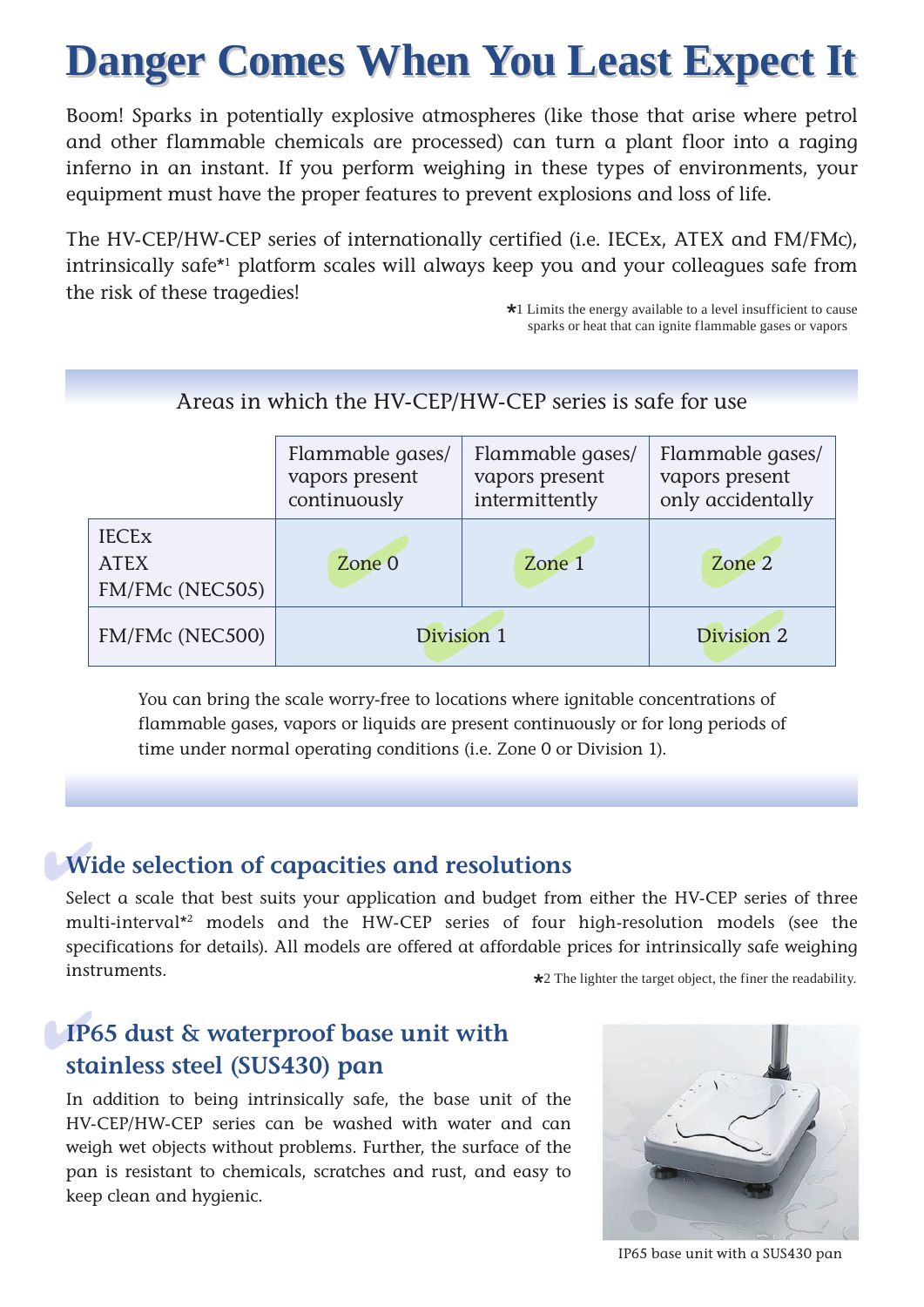## ✔**Multi-colored 5-step LED comparator lights**

With the clearly-discernible LED signals, check weighing (judging whether the measured weight is within the designated limits) becomes far more accurate and efficient than with a numeric display alone. Comparisons can be made in three levels, five levels, or even seven levels\*3 for both normal weighing and piece counting.  $\star$ 3 With no light indicating either end of the continuum

### ■ **Auto-tare and negative comparison functions**

The scale can perform tare\*4 automatically when the weight reaches the set target range. Additionally, negative values can be used as comparator limits. When these functions are combined, "take-away" check weighing becomes possible; that is, you can measure out a target amount repeatedly from a container without the hassle of pressing the TARE key each time.

> \*4 To offset the weight of the object on the scale and return the display to zero

# ✔ **LCD display (25 mm character height) with white backlight**

Do not underestimate the effect of display visibility on operator work efficiency, fatigue and tendency to make errors, especially in areas where illumination is not sufficient.



# ✔ **Quick and easy settings using the alphanumeric keypad**

Direct alphanumeric input makes it simple and straightforward to enter/re-enter preset tare values, comparator limits, calibration values and various internal settings.

### ■ Key lock function

You can inhibit the use of certain keys to prevent operators from making unwanted changes to the scale settings.

# Long battery life of approx. 1,500 hours<sup>\*5</sup>

The HV-CEP/HW-CEP series operates on 4 D batteries\*6 , making it unnecessary to secure power from a safe area via a safety barrier.

### ■ Auto power OFF function

To avoid wasting power, the scale powers off automatically when it is inactive for a set period of time (5 to

60 minutes). \*5 With LED and backlight OFF (or approx. 1,000 hours with LED and backlight ON) \*6 The batteries to be used are specified: DURACELL MN1300, ENERGIZER E95, or Panasonic LR20 (XJ).

## Other Useful Features

- $V$  High-speed measurement—response in 1 second or less (typical for the HV-CEP series)  $*7$
- $\checkmark$  Five selectable combinations of weighing speed and stability to get the optimal performance under the given environmental conditions
- $\checkmark$  Display hold function that makes it easy to read and record the display value when external disturbances can occur unexpectedly
- $\checkmark$  Counting mode to count a number of small pieces of the same mass value instantly and precisely
- $\checkmark$  Accumulation (M+) function to display the sum total of separate weighing results
- $\checkmark$  Display angle adjustable to five levels to suit the convenience of individual operators

\*7 Time required for the last digit to settle (the stabilization mark will be lit one second after). With the HW-CEP series, response typically takes not more than 1.5 seconds.